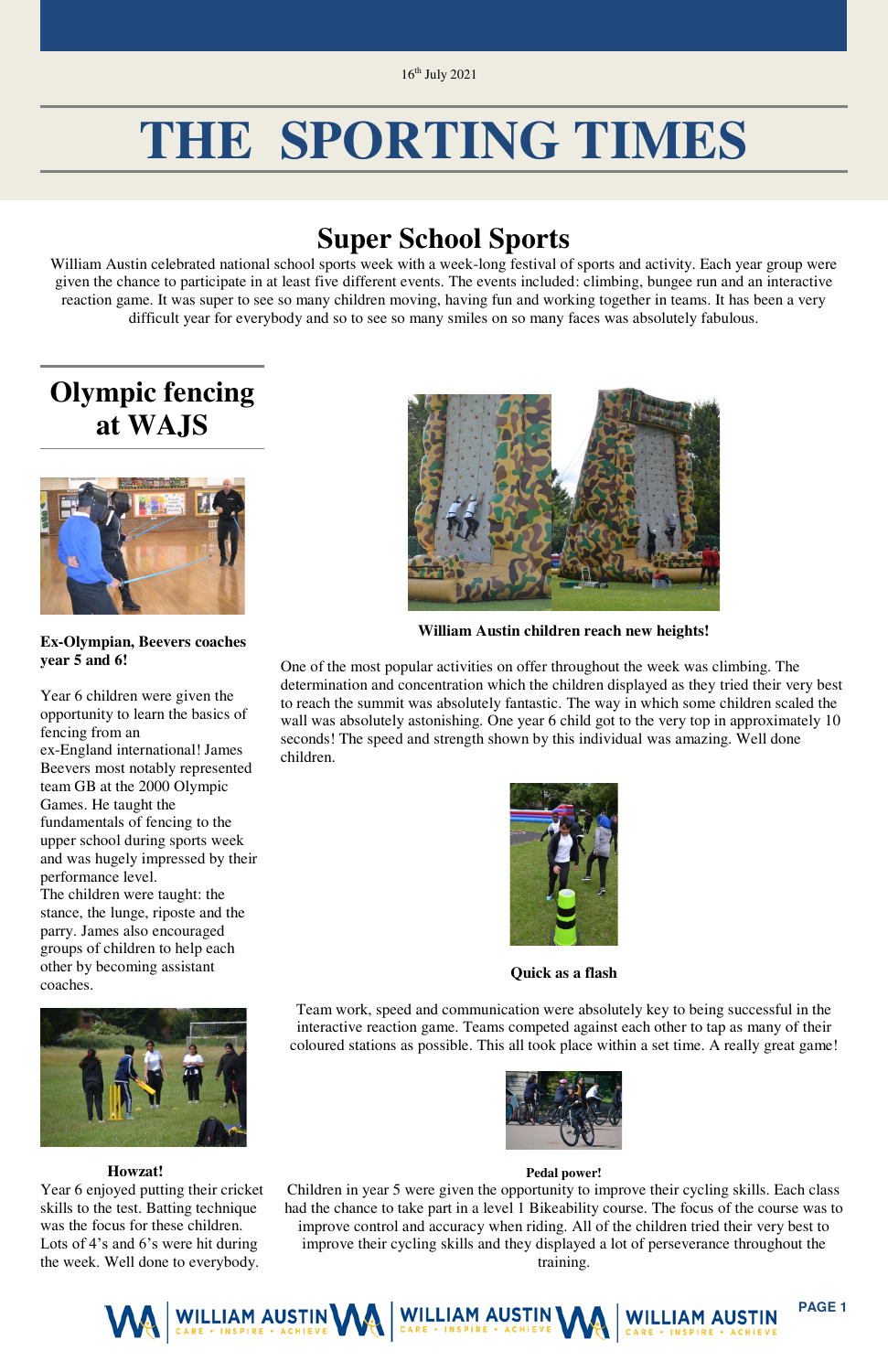#### WILLIAM AUSTIN MA WILLIAM AUSTIN MA WILLIAM AUSTIN **PAGE 2**

#### **Summer Term**

#### Year 3

Year 3 children have been participating in rounders, tennis athletics and cricket.



 $\frac{\text{Year } 4}{\text{Our year } 4$ 's have participated in swimming, athletics and rounders.



#### Year 5

The year 5 children have performed very well in their cricket, rounders and athletics lessons. Year 5 Tennis clubs have been very popular, the children have really impressed Mr Osborne and Mr Britten with their progress over the last term.



#### Year 6

Our most senior year group have been working on their athletics skills in P.E lessons and have rotated around dance, football, basketball, netball and cricket in games lessons.



#### **Athlete of the half term award winners 2021**

Well done to the following children who have been awarded for their hard work this year:

| <b>Half</b><br>Autumn 2<br><b>Spring</b><br><b>Spring 2</b><br><b>Summer 1</b><br>Autumn 1<br>term<br>N/A<br>Yahya (Africa)<br>Sarina (Africa)<br>Isa (Africa)<br>Fiza (Africa)<br>Zakariya<br>Y3<br><b>Usman</b> (Asia)<br><b>Amirah</b> (Asia)<br>(S America)<br>Koyal (Asia)<br><b>Rayyan</b> (Asia)<br><b>Shakira</b> (Europe)<br>Dahir (Europe)<br>Anisha (Europe)<br>Alyan (Europe)<br>Khadija (Asia) | Summer 2                    |
|-------------------------------------------------------------------------------------------------------------------------------------------------------------------------------------------------------------------------------------------------------------------------------------------------------------------------------------------------------------------------------------------------------------|-----------------------------|
|                                                                                                                                                                                                                                                                                                                                                                                                             |                             |
|                                                                                                                                                                                                                                                                                                                                                                                                             |                             |
|                                                                                                                                                                                                                                                                                                                                                                                                             |                             |
|                                                                                                                                                                                                                                                                                                                                                                                                             |                             |
|                                                                                                                                                                                                                                                                                                                                                                                                             |                             |
| Aimen (Europe)<br>Zayan (S America)<br><b>Aaizah</b> (S America)<br><b>Asadullah</b> (Europe)                                                                                                                                                                                                                                                                                                               | <b>Ibrahim</b> (Europe)     |
| <b>Ubaid Raza</b> (N America)<br>Mia (N America)<br>Isa (N America)<br>Maliha (N America)<br>Ayyub (Africa)                                                                                                                                                                                                                                                                                                 |                             |
|                                                                                                                                                                                                                                                                                                                                                                                                             | <b>Safiyyah</b> (N America) |
| Sohaib (Baker)<br>N/A<br>Amaan (Baker)<br>Amelia (Baker)<br>Hadiyah (Baker)<br><b>Rubab</b> (Baker)<br>Y4                                                                                                                                                                                                                                                                                                   |                             |
| Haleema (Hepworth)<br>Shayan (Hepworth)<br>Musa (Hepworth)<br>Maya (Hepworth)<br>Sakariye (Hepworth)                                                                                                                                                                                                                                                                                                        |                             |
| Rizza (Picasso)<br>Saif Ullah (Picasso)<br>Ilma ((Picasso)<br><b>Sadiqul</b> (Van Gogh)<br>Tahsin (Picasso)                                                                                                                                                                                                                                                                                                 |                             |
| <b>Mohammed</b><br><b>Suha</b> (Van Gogh)<br><b>Imaan</b> (Van Gogh)<br><b>Khadija</b> (Van Gogh)<br>Zoya (V Gogh)                                                                                                                                                                                                                                                                                          |                             |
| Hamza (Monet)<br>Amna (Monet)<br>David (Monet)<br>Aisha (Monet)<br><b>Rabia</b> (Monet)                                                                                                                                                                                                                                                                                                                     |                             |
|                                                                                                                                                                                                                                                                                                                                                                                                             |                             |
|                                                                                                                                                                                                                                                                                                                                                                                                             |                             |
| $\rm N/A$<br>Furqan (Neptune)<br><b>Shree</b> (Neptune)<br><b>Akbar</b> (Neptune)<br>$\mathbf{Y}$ 5<br><b>Tahmid</b> (Neptune)<br>Aaira (Neptune)                                                                                                                                                                                                                                                           |                             |
| Amna (Saturn)<br>Mariam (Saturn)<br>Ayaan (Saturn)<br>Ayana (Saturn)<br><b>Joshua</b> (Saturn)                                                                                                                                                                                                                                                                                                              |                             |
| Yusuf (Jupiter)<br>Nafisa (Jupiter)<br>Amina (Jupiter)<br>Muhammed-Ali<br>Imaan (Jupiter)                                                                                                                                                                                                                                                                                                                   |                             |
| <b>Umaymah</b> (Venus)<br>Arfeen (Venus)<br>Hannah (Venus)<br>Zakariya (Venus)<br>(Jupiter)                                                                                                                                                                                                                                                                                                                 |                             |
| Zaid (Mars)<br><b>Mahnoor</b> (Mars)<br>Zahraa (Mars)<br><b>Rayyan</b> (Mars)<br><b>Saher</b> (Venus)                                                                                                                                                                                                                                                                                                       |                             |
| <b>Jumaimah</b> (Mars)                                                                                                                                                                                                                                                                                                                                                                                      |                             |
|                                                                                                                                                                                                                                                                                                                                                                                                             |                             |
| Rafi (Einstein)<br>$\rm N/A$<br>Yusuf (Einstein)<br><b>Ibrahim</b> (Einstein)<br>Sania (Einstein)<br><b>Haider (Einstein)</b><br>Y6                                                                                                                                                                                                                                                                         |                             |
| Fatimah (Curie)<br>Musa (Curie)<br>Inaya (Curie)<br>Zakaria (Curie)<br><b>Filzah</b> (Curie)                                                                                                                                                                                                                                                                                                                |                             |
| Fatima (Newton)<br><b>Nehad</b> (Newton)<br>Numan (Newton)<br><b>Isha</b> (Newton)<br>Younus (Newton)                                                                                                                                                                                                                                                                                                       |                             |
| Isha (Goodall)<br><b>Ibraheem</b> (Goodall)<br>Tayyaba (Goodall)<br>Ehsan (Goodall)<br>Hamza (Goodall)                                                                                                                                                                                                                                                                                                      |                             |
| Sahar (Hawking)<br>Dayyan (Hawking)<br><b>Fatimah</b> (Hawking)<br><b>Yusha</b> (Hawking)<br><b>Iqra</b> (Hawking)                                                                                                                                                                                                                                                                                          |                             |
|                                                                                                                                                                                                                                                                                                                                                                                                             |                             |
|                                                                                                                                                                                                                                                                                                                                                                                                             |                             |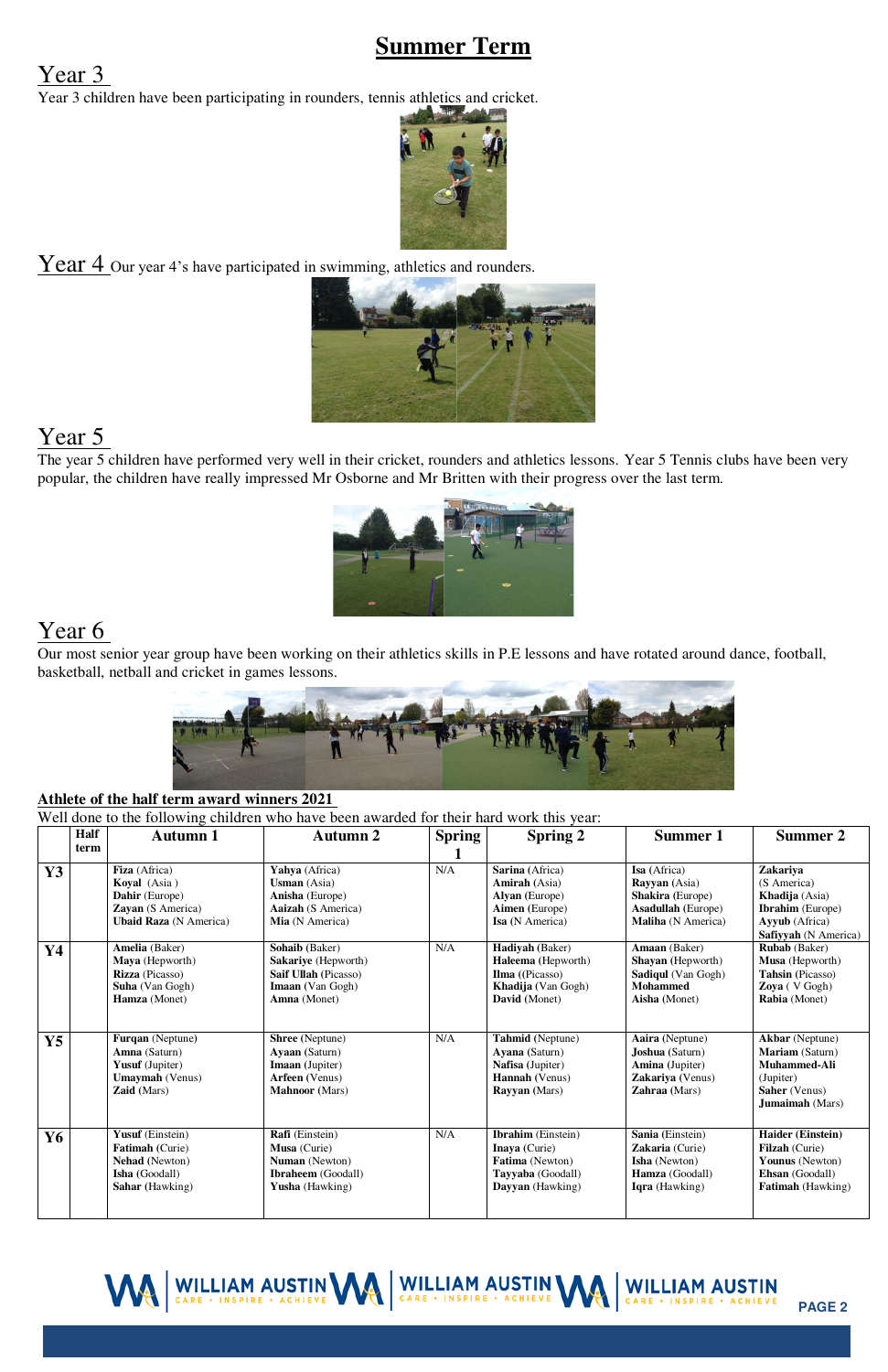

#### **Sports Day 2021**

All children across the school participated in a variety of events to earn points for their house team.

 shooting. The children gave their all and had lots of fun in the process. Classes were split into the four different teams and then rotated around ten different activities. The events ranged from sprinting to football

#### **Lower school**



The class - based sprint heats proved to be very competitive, there was some fantastic running on show. The following children earned the top awards in their year group:

| Year<br>$\boldsymbol{3}$ | Boys 1 <sup>st</sup> place | Boys $2nd$ place       | Boys 3 <sup>rd</sup> place  |
|--------------------------|----------------------------|------------------------|-----------------------------|
|                          | Isa (Africa)               | <b>Ayyub</b> (Africa)  | <b>Yusuf</b> (Europe)       |
| Year 3                   | Girls $1st$ place          | Girls $2nd$ place      | Girls 3 <sup>rd</sup> place |
|                          | <b>Safiyah</b> (S America) | <b>Zunairah</b> (Asia) | <b>Inayah</b> (Europe)      |

| Year 4 | Boys 1 <sup>st</sup> place | Boys $2nd$ place              | Boys 3 <sup>rd</sup> place  |
|--------|----------------------------|-------------------------------|-----------------------------|
|        | <b>Mustafa</b> (Baker)     | <b>Abdulrahman</b> (Van Gogh) | <b>Saifullah</b> (Picasso)  |
| Year 4 | Girls $1st$ place          | Girls $2nd$ place             | Girls 3 <sup>rd</sup> place |
|        | <b>Amelia</b> (Baker)      | <b>Riza</b> (Picasso)         | <b>Zoya</b> (Van Gogh)      |



#### **Year 3 and 4 house scores**

| <b>House</b>    | <b>Total</b> |
|-----------------|--------------|
| <b>Icknield</b> | 1,349        |
| Warden          | 1,861        |
| Lea             | 1,976        |
| Chiltern        | 2,018        |

A huge well done to *Chiltern*. A fantastic effort by everybody!

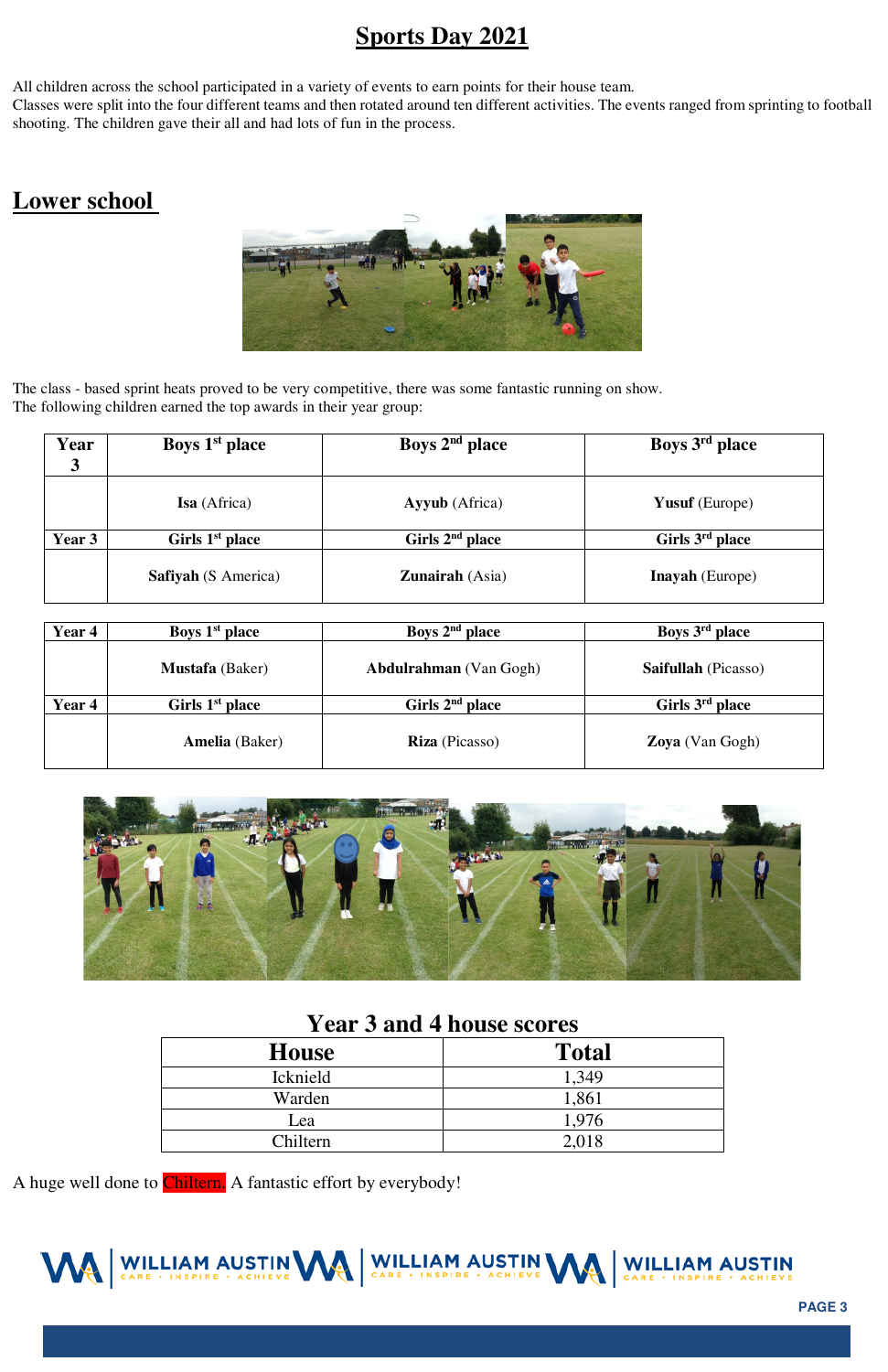**PAGE 4** 

#### **Sports day 2021**

All children across the school participated in a variety of events to earn points for their house team.

Classes were split into the four different teams and then rotated around ten different activities. The events ranged from sprinting to football shooting. The children gave their all and had lots of fun in the process.

#### **Upper school**

The Sprint heats and year group finals proved to be very competitive. Some outstanding running saw the following children earn the top awards in their year group:

| <b>Year 5</b> | Boys 1 <sup>st</sup> place  | Boys $2nd$ place       | Boys 3 <sup>rd</sup> place                        |
|---------------|-----------------------------|------------------------|---------------------------------------------------|
|               | <b>Musaab</b> (Venus)       | <b>Adyan</b> (Mars)    | <b>Joshua</b> (Saturn)<br><b>Tahmid</b> (Neptune) |
| Year 5        | Girls 1 <sup>st</sup> place | Girls $2nd$ place      | Girls 3 <sup>rd</sup> place                       |
|               | <b>Hannah</b> (Venus)       | <b>Mehek</b> (Jupiter) | <b>Mahamuda</b> (Saturn)                          |

| Year 6 | Boys 1 <sup>st</sup> place  | Boys $2nd$ place       | Boys 3 <sup>rd</sup> place  |
|--------|-----------------------------|------------------------|-----------------------------|
|        | <b>Husaam</b> (Hawking)     | <b>Saifan</b> (Newton) | <b>Ibrahim</b> (Hawking)    |
| Year 6 | Girls 1 <sup>st</sup> place | Girls $2nd$ place      | Girls 3 <sup>rd</sup> place |
|        | <b>Hadiya</b> (Goodall)     | <b>Sara</b> (Hawking)  | <b>Sahar</b> (Hawking)      |



#### **Year 5 and 6 house scores**

| House    | <b>Total</b> |
|----------|--------------|
| Lea      | 2,217        |
| Warden   | 2,508        |
| Icknield | 2,118        |
| Chiltern | 2,085        |

A huge well done to **Warden!** A fantastic effort by everybody.

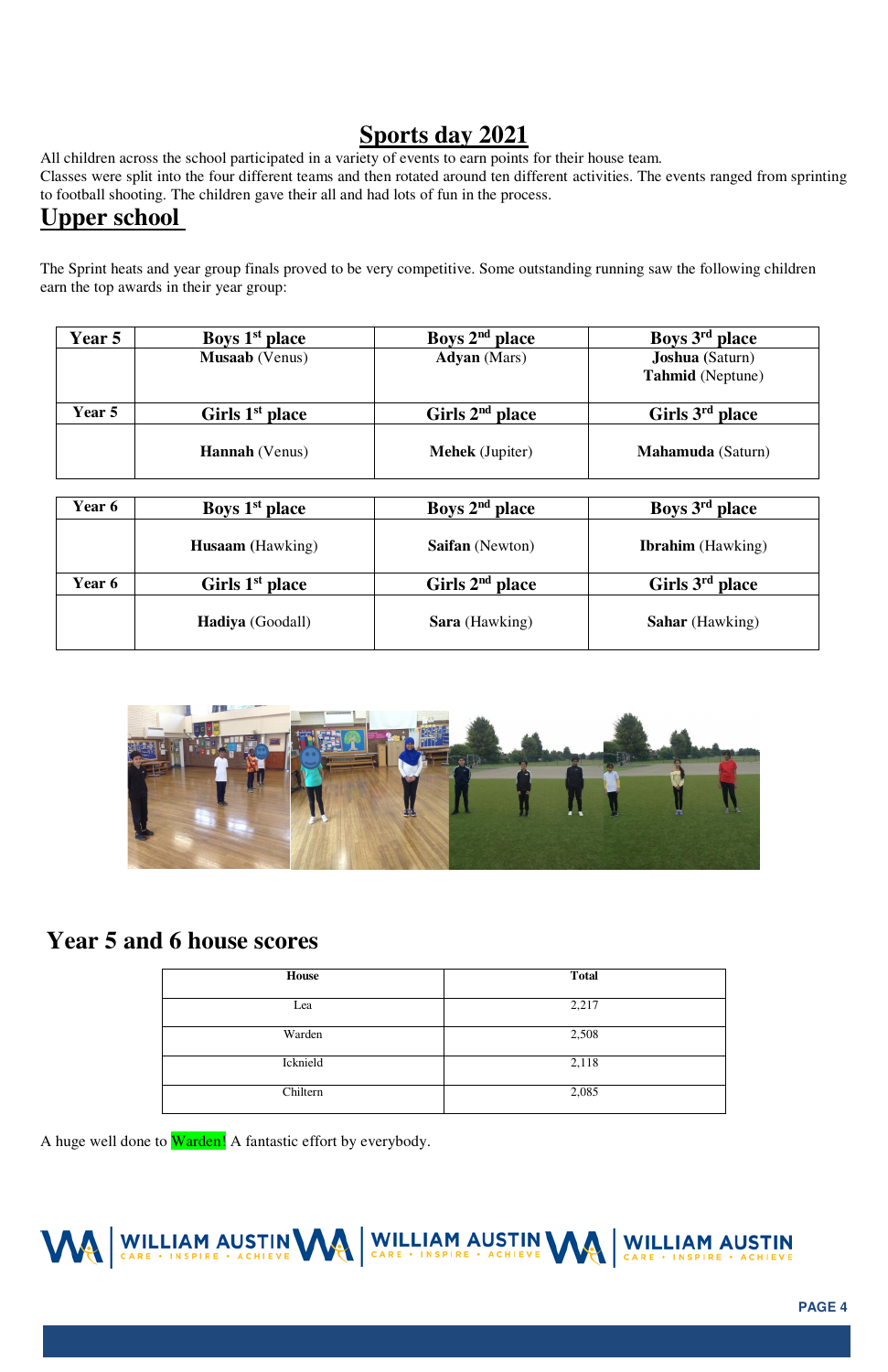**PAGE 5** 

### **Where can I play?**

There are many excellent teams and centres across the town where you can play or train.

| <b>Sport</b>        | <b>Who</b>                                                                                                                                 | <b>Where</b>                                                          |
|---------------------|--------------------------------------------------------------------------------------------------------------------------------------------|-----------------------------------------------------------------------|
|                     | Luton Town and the community                                                                                                               | Ely way, Luton. 01582 561 622                                         |
| <b>Football</b>     | Luton United FC                                                                                                                            | Blundell road, 075686 38382                                           |
|                     | Luton Rugby Club                                                                                                                           | Newlands Road, Luton. 01582 720355                                    |
|                     | ** summer play and learn **                                                                                                                | $6-30-7-30$ p.m.                                                      |
| <b>Rugby</b>        | Thursday evenings throughout July and August<br>Free of charge!                                                                            |                                                                       |
|                     | Luton Town and Indians CC                                                                                                                  | Upper Wardown park 01582 727855                                       |
| <b>Cricket</b>      | Lutonian CC                                                                                                                                | Lower Wardwon park. 07708 932249                                      |
| <b>Athletics</b>    | Luton Athletics club and Active Luton                                                                                                      | Stockwood park athletics stadium<br>01582 722930                      |
| <b>Karate</b>       | Higashi Karate club                                                                                                                        | Lealands high school. 07931 697796                                    |
|                     | Luton swimming club                                                                                                                        | Inspire Sports centre                                                 |
| <b>Swimming</b>     | Dunstable swimming club                                                                                                                    | Dunstable leisure centre<br>Denbigh high school<br>Lewsey sports park |
|                     | <b>NGYT</b>                                                                                                                                | Lealands High school 01582 513946                                     |
| <b>Dance</b>        | <b>KL</b> Dance                                                                                                                            | West street Dunstable 07514 680853                                    |
|                     | Storm boxing                                                                                                                               | New Bedford road 01582 453981                                         |
| <b>Boxing</b>       | Hockwell Ring boxing club                                                                                                                  | Hockwell Ring 07852 102162                                            |
| <b>Tennis</b>       | Luton and Vauxhall tennis club                                                                                                             | Gypsy Lane 01582 418873                                               |
| <b>Badminton</b>    | There are many centres across the town where<br>you can rent badminton courts.<br>Hightown community is one of the many clubs<br>in Luton. | 01582 419548                                                          |
|                     | Vauxhall table tennis club, Gypsy Lane.                                                                                                    | Venue 360                                                             |
| <b>Table tennis</b> | Luton Table tennis club.                                                                                                                   | 20 Gipsy Lane<br>Luton<br>LU1 3JH                                     |
|                     |                                                                                                                                            | Lewsey Farm learning centre. 07960 278 059                            |
| Golf                | Stockwood Park Golf club<br>South beds golf club<br>Tilsworth Golf club                                                                    | 01582 413704<br>01582 591500<br>01525 210721                          |